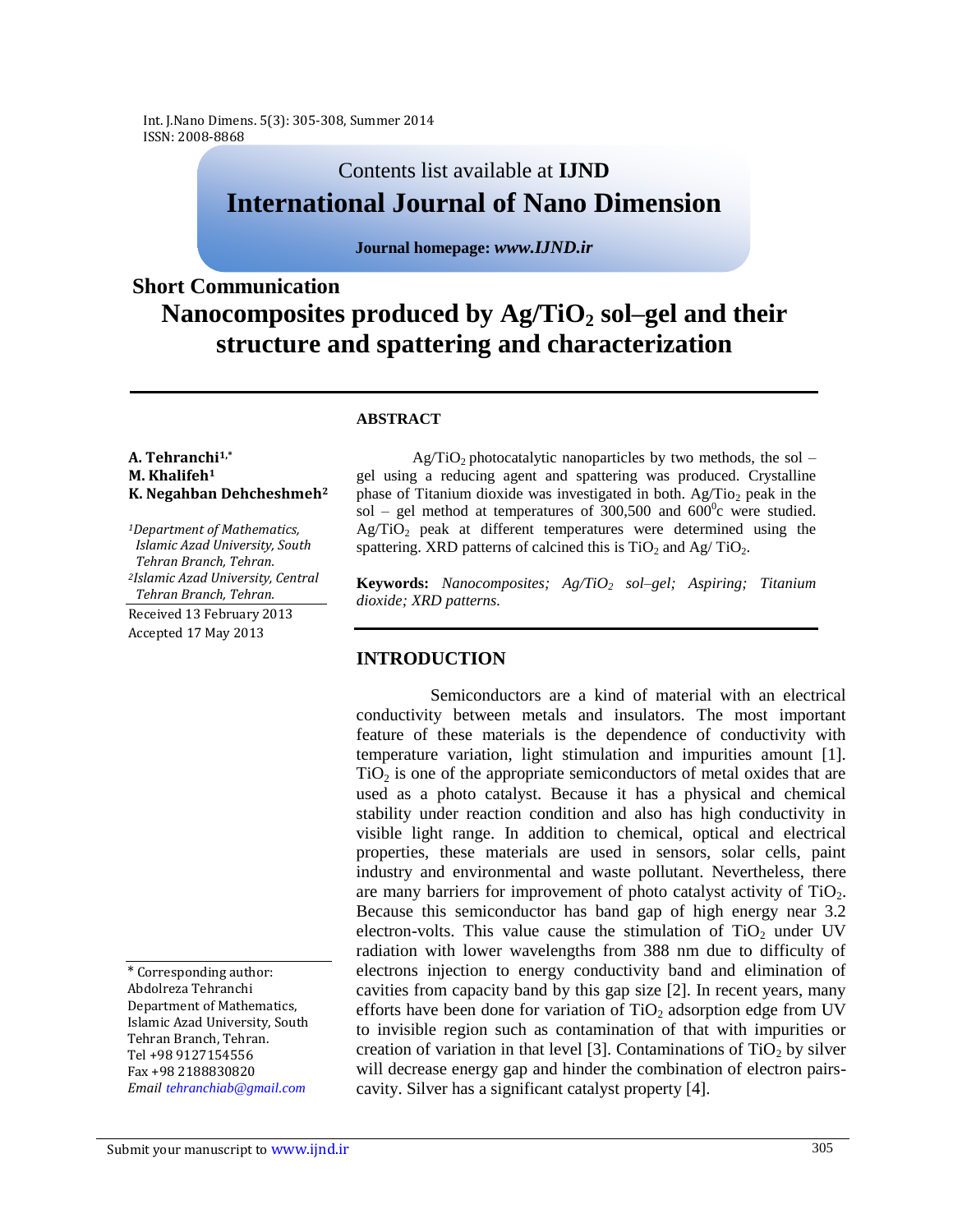Silver is anti-bacterial and has the highest conductivity; also its absorption peak is stronger and clearer than other noble metals. Silver can combine with bimolecular and use for sensors [5]. There are many studies about mechanical and optical properties of  $TiO<sub>2</sub>$  which are influenced of following parameters:

Underlying temperature, discharge voltage, oxygen vapor pressure  $[6-7]$ ,  $TiO<sub>2</sub>$  is the first irregular network (amorphous), it is crystallized in three phases: 1.Anataste, 2.Rootile, 3.Brookit

The photo catalyst activity of  $TiO<sub>2</sub>$  in Anataste phase is more than Rootile phase [8-9] and the yield of photo catalyst activity in  $TiO<sub>2</sub>$ crystal is 2.2 times more than amorphous under fluorescent light. Finally, the nanoparticles novel metal oxides has more photo catalytic activity in comparison of their bulks [10-11] and this activity is dependent of cluster- shape and its distribution [12-13] that are determined using the property of oxide surface.

The properties of silver nanoparticles are dependant of their shape and size [14]. The place and peak width of Plasmon are dependant of free electron density on the nanoparticles surface and electron density increasing cause the movement of peak to higher energies [15].

## **EXPERIMENTAL**

The production of photo catalyst nanoparticles  $Ag-TiO<sub>2</sub>$  with Sol-Gel method and using reducing agent have been done by Ci Lee et al. , Sun Ven et al. for the first time and then have been investigated. Ci Lee *et al.* produced Ag-TiO<sub>2</sub> using Sol-Gel method and by a reducing agent. They used Titanium tetra iso-propoxide (TTPI) and Ag-TiO2 as precursor for Titan and silver. Silver nitrate was mixed (1and 2 mmol) with 500 ml  $4 \frac{mmol}{I}$ L sodium citrate (as reducing agent)  $(C_6H_5Na_3-2H_2O)$  and the reaction temperature has increased to 80°C using continues stirring. Then 1 mol TTPI and 0.15 mol nitric acid were added to solution. For completion of reaction, the solution was hold in 50°C for 24 h to production of Ag-TiO<sub>2</sub>. The achieved gel was dried in  $105^{\circ}$ C for 24 h and then they were calcined under air in temperature range of 300-700 °C for 2 h.

Sun Ven *et al.*, produced Ag-TiO<sub>2</sub> using spattering method and investigated its structure and properties. They produced the thin layer of Ag- $TiO<sub>2</sub>$  on quartz using spattering system and then it was produced by 3 separation sources using pull of powder in Rootile phase and then sedimentation of it under air in 1200° C for 5 h. The initial pressure of process was forced by pump and RF generator with 13.56 MHz. The damage pressure was  $3\times10^{-3}$ Torr. Firstly,  $TiO<sub>2</sub>$  and metal was yeast under pure argon gas for 10 min. The thickness of layers was 300 nm. Then fermented layers were heated in furnaces by 900 $^{\circ}$ C and rate of 5 $\frac{^{\circ}C}{\cdots}$  $\frac{C}{min}$  for 1 h. Then furnace was cooled by free air displacement and crystal was produced.

### **RESULTS AND DISCUSSION**

In first experiment, the color of solution was changed from colorless to brown- amethystine that showing the silver reduction. Also, Figure 1 shows the peak of silver diffraction in Anatase crystal phase in  $300$  °C and this peak was disappeared with increasing temperature to  $500^{\circ}$ C and then reaching to  $600^{\circ}$ C that shows the peak of Rootile phase. Finally, narrowing and more steepen peaks by increasing calcinations temperature was resulted that the particles structure was moving to better and more appropriate crystalline state.



**Fig. 1.** XRD patterns silver diffraction in Anatase crystal phase in 300  $\rm{^{\circ}C}$  to 700  $\rm{^{\circ}C}$ .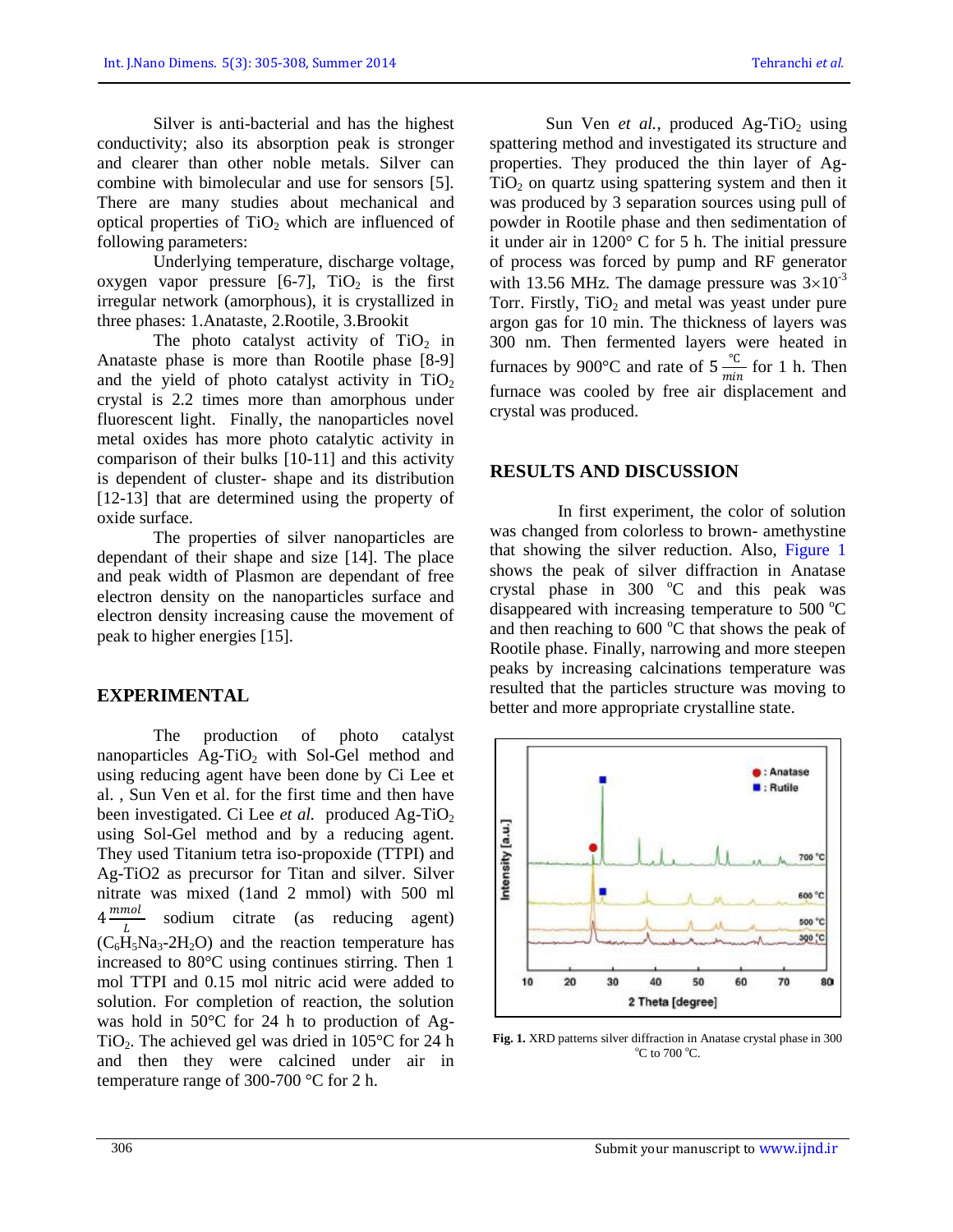The second experiment results were given in Figures 2 and 3 that show the XRD patterns of calcinated  $TiO<sub>2</sub>$  and calcinated Ag-TiO<sub>2</sub>.



Fig. 2. XRD patterns of calcinated TiO<sub>2</sub>



Fig.3. XRD anatase phase calcinated Ag-TiO<sub>2</sub>.transformed to Rootile phase in 300-700  $^{\circ}$ C.

At first, no peak was observed for  $TiO<sub>2</sub>$ and  $\text{Ag-TiO}_2$  that shows they are amorphous. However the peak of anatase phase was emerged in  $300^{\circ}$ C and this phase was transformed to Rootile phase (Figure 2) in 300-700  $^{\circ}$ C.

Table 1 shows the increasing of  $Ag-TiO<sub>2</sub>$ crystal size by enhancement of 307 alcinations temperature. While the  $\text{Ag-TiO}_2$  crystal size is less than pure  $TiO<sub>2</sub>$ .

|                                       | TiO <sub>2</sub> | Ag/TiO <sub>2</sub> |
|---------------------------------------|------------------|---------------------|
| $300^{\circ}$ C<br>Anataste (nm)      | 18               | 17                  |
| $300^{\circ}$ C<br>Rutile (nm)        |                  |                     |
| $500^{\circ}$ C<br>Anataste (nm)      | 19               | 18                  |
| $500^{\circ}$ C<br><b>Rutile (nm)</b> |                  |                     |
| $700^{\circ}$ C<br>Anataste (nm)      | 22               | 19                  |
| $700^{\circ}$ C<br>Rutile (nm)        |                  |                     |
| $900^{\circ}$ C<br>Anataste (nm)      | 23               | 20                  |
| $900^{\circ}$ C<br>Rutile (nm)        | 21               |                     |
| $900^{\circ}$ C<br>W (%)              | 83               |                     |

**Table 1.** Ag-TiO<sub>2</sub> crystal size and temperature

## **CONCLUSION**S

The photo catalytic properties of  $TiO<sub>2</sub>$ have been considered. The most important disadvantage is its properties appearance in UV region. So, the pure silver is used for production of particles with smaller size and high photo catalytic activity of  $TiO<sub>2</sub>$ .

### **REFERENCES**

- [1] G.H. Roointan, Saeed Samadi, (1997), Physical Electronics, compilation, Ben J. Astrytman, Translation, Centre Publications Iran University of Science and Technology.
- [2] C.Kormann, D.W. Bahnemann, M.R. Hoffmann, (1988), *J.Phys. chem*. 92: 51- 96.
- [3] H. Yamashita, M. Harada, J. Misaka, M. Takeuchi, B. Neppolian, M. Anpo, (2003) ,*Catalysis Today*, 84:191-196.